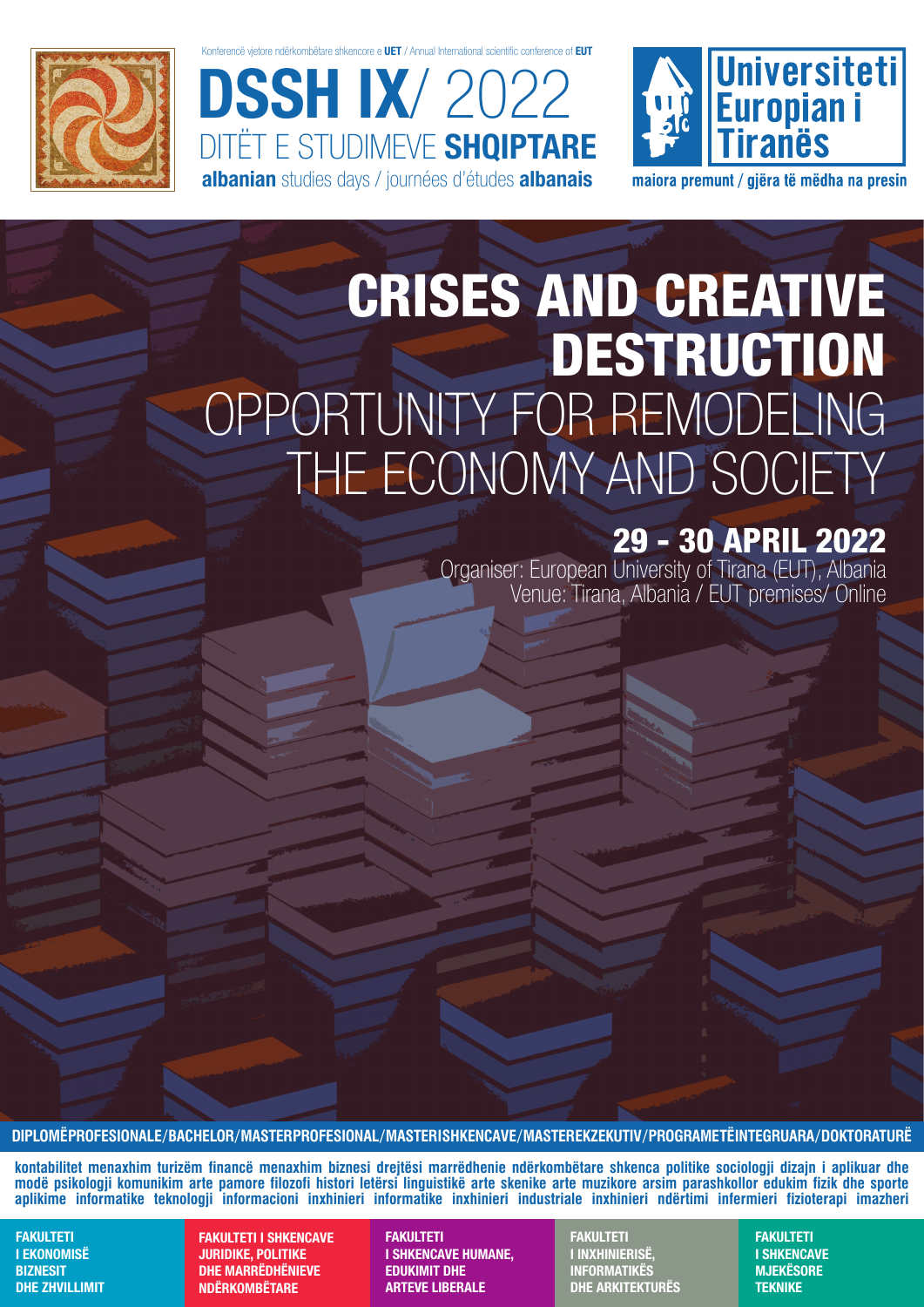# CRISES AND CREATIVE DESTRUCTION OPPORTUNITY FOR REMODELING THE ECONOMY AND SOCIETY

The Ninth International Conference "Albanian Studies Days" is calling for paper submissions focusing on the topics related to Crises and creative destruction - opportunity for remodeling the economy and society.

Albanian Studies Days (ASD) Conference is a prestigious event organised by the European University of Tirana aiming to bring together academics, researchers and research scholars to exchange and share their experiences and research results focusing on Albania and Western Balkan. The Conference will be held in 29-30 April 2022, Tirana. Researchers interested in the mentioned issues are encouraged to participate in the conference, which brings together researchers from different areas, such as politics, economy, finance, IT, engineering, law, sociology, anthropology, psychology, education, arts, medicine, etc. The aim of this conference is to get better insight and exchange ideas and experiences, and to map future research directions in a broader context.

#### SCIENTIFIC COMMITTEE

Prof. Dr. TONIN GJURAJ European University of Tirana, Albania Prof. Dr. BARBARA HEYNS New York University, New York, USA Prof. Dr. ANTHONY OBERSCHALL University of North Carolina (Chapel Hill), USA Prof. Dr. ROY BALLESTE Stetson University, Florida, USA Prof. Dr. MIRJETA BEQIRI Gonzaga University, USA Prof. Dr. NEVILA NIKA European University of Tirana, Albania Prof. Dr. BASTIAAN DE GAAY FORTMAN University of Utrecht, Netherlands Prof. Dr. ADRIANA GALVANI Unipomediterranea in Nola-Napoli, Italy Prof. Dr. LAURA TAFARO Aldo Moro University, Bari, Italy Prof. Dr. BRONISLAV SITEK Alcide de Gasperi University, Josefow, Polony Prof. Dr. FERIT DUKA European University of Tirana, Albania

Prof. Dr. FATOS TARIFA European University of Tirana, Albania Prof. Dr. DRITA KRUJA European University of Tirana, Albania Prof. Dr. ERMIRA QOSJA European University of Tirana, Albania Prof. Dr. XHEZAIR ZAGANJORI European University of Tirana, Albania Prof. Dr. PETRAQ PAPAJORGJI European University of Tirana, Albania Prof. Dr. MIMOZA DURRËSI European University of Tirana, Albania Assoc. Prof. Dr. SELAMI XHEPA European University of Tirana, Albania Assoc. Prof. Dr. HA HUONG Singapore University of Social Sciences, Singapore Assoc. Prof. Dr. MONIKA GARAI Fodor - Obuda University, Hungary Dr. OTHON ANASTASAKIS St Antony's College, University of Oxford, England Assoc. Prof. Dr. BELINA BUDINI European University of Tirana, Albania Assoc. Prof. ERSI BOZHEKU La Sapienza University, Rome, Italy Assoc. Prof. Dr. ALESSANDRO TIERO Tor Vergata University, Rome, Italy Assoc. Prof. DENISA ABRUDAN, PHD West University of Timisoara, Romania Assoc. Prof. Dr. DONATO ABRUZZESE Tor Vergata University, Rome, Italy Assoc. Prof. DEBORAH SCOLART Tor Vergata University, Rome, Italy Assoc. Prof. Dr. ANDREA MICHELETTI Tor Vergata University, Rome, Italy Assoc. Prof. Dr. JUELDA LAMCE European University of Tirana, Albania Assoc. Prof. Dr. VOLTISA LAMA European University of Tirana, Albania

#### ORGANIZING COMMITTEE

Florian Cullhaj, PHD/ Ermira Hodo, PHD/ Dr. Ketrina Cabiri/ Edi Vlusha, MSc / Suela Bala, Msc

FAKULTETI I EKONOMISË **BIZNESIT** DHE ZHVILLIMIT

FAKULTETI I SHKENCAVE JURIDIKE, POLITIKE DHE MARRËDHËNIEVE NDËRKOMBËTARE

FAKULTETI

I SHKENCAVE HUMANE, EDUKIMIT DHE ARTEVE LIBERALE

FAKULTETI I INXHINIERISË, **INFORMATIKËS** DHE ARKITEKTURËS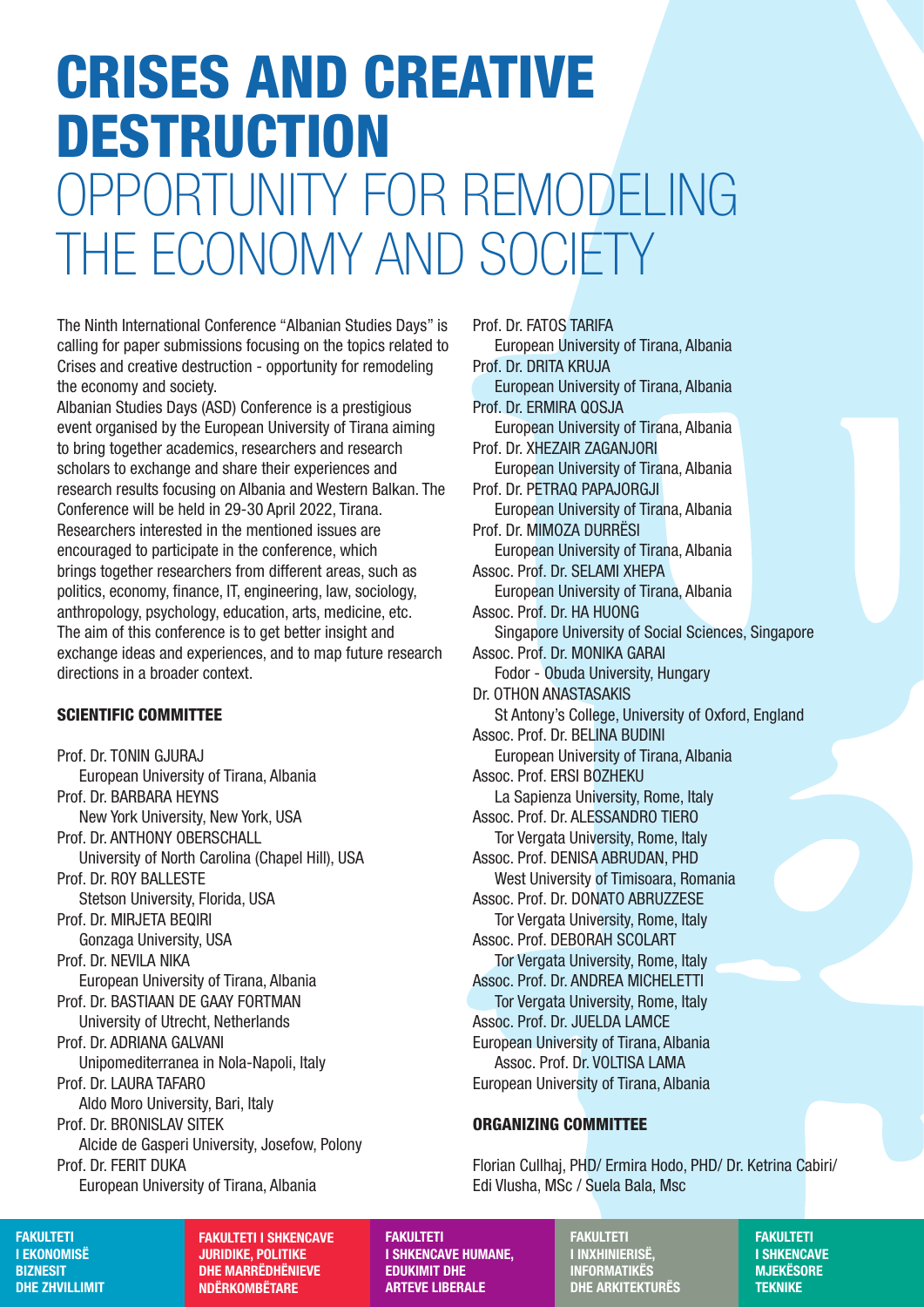# DSSH / ASD BRIEF GUIDE TO ALBANIAN STUDIES DAYS

### WHY ASD?

Albanian Studies Days is a series of scientific conferences designed with a "peer review" system and focused on discussions about important issues related to Albanian society and region, ranging from economy, history, media, legal system, political institutions, public policies, and on to development of education and its impact on social, human, and economic development.

### PARTICIPANTS

- a. Foreign researchers whose research and scientific studies focus on Albania and the region.
- b. Albanian professors, who have provided their contribution to Western universities since 1990s or earlier, whose work still focuses on Albania and the region.
- c. Foreign and Albanian PhD candidates whose research is focused on Albania and the region.
- d. ASD is the key scientific activity for EUT academic staff as well as for the best EUTscientific master students.

### TIME

This activity is held at the end of April on an annual basis, and it is divided into five panels related to respective EUT Research Projects and relevant topics approved by the conference scientific committees.

### WELCOME TO ALBANIAN STUDIES DAYS!

**FAKULTETI** I EKONOMISË **BIZNESIT** DHE ZHVILLIMIT

FAKULTETI I SHKENCAVE JURIDIKE, POLITIKE DHE MARRËDHËNIEVE NDËRKOMBËTARE

FAKULTETI I SHKENCAVE HUMANE, EDUKIMIT DHE ARTEVE LIBERALE

FAKULTETI I INXHINIERISË, INFORMATIKËS DHE ARKITEKTURËS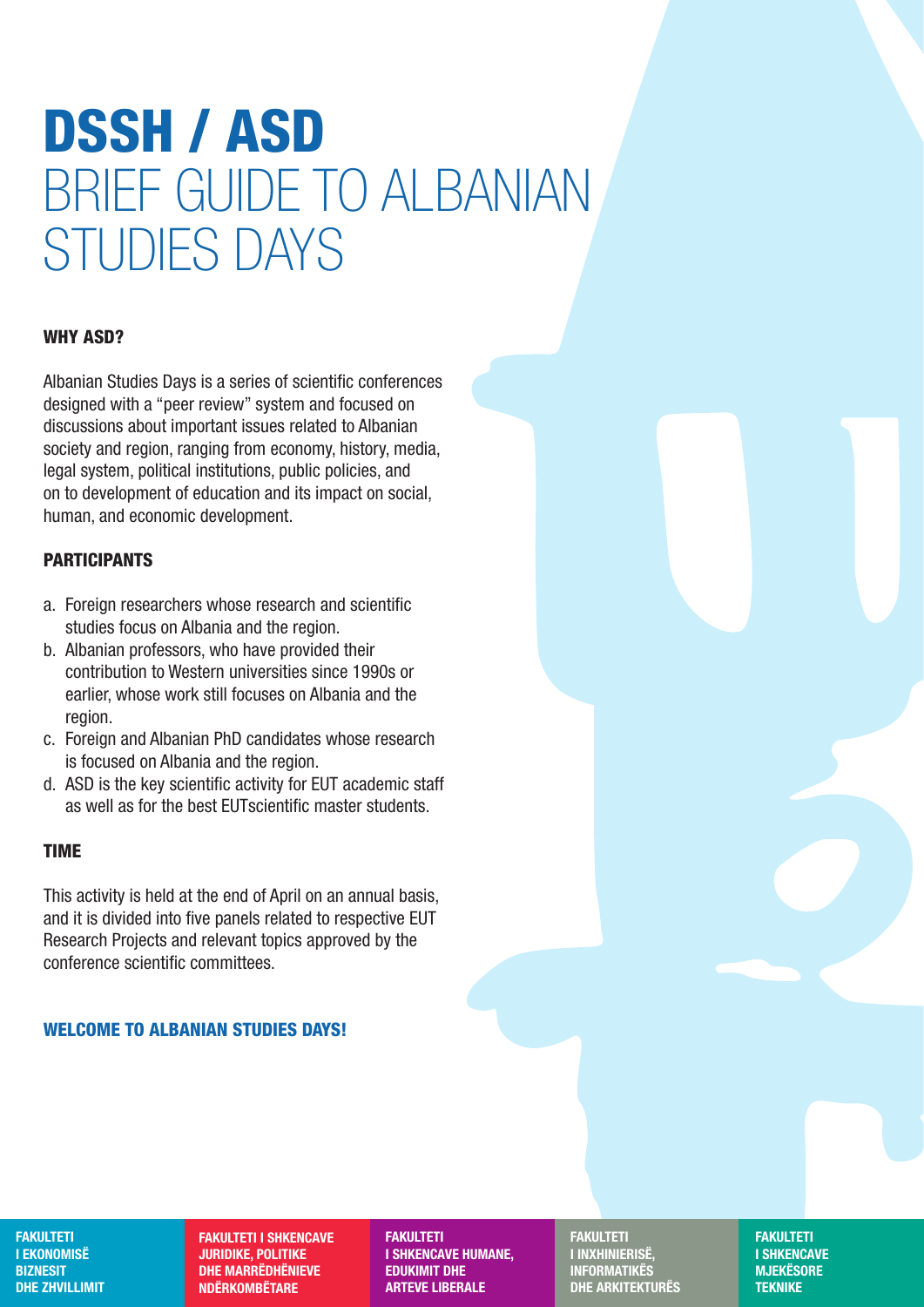# PANEL I THE NEW ECONOMIC MODEL

The world has been challenged, over a decade timespan, by two major crises: the economic and financial crises of 2008- 2009 and the Covid-19 pandemic, practically the mother of all crises, be it a health, economic, financial, social and moral crisis, simultaneously. The last decade has proved that crisis seems to be followed up by subsequent crisis. The global and domestic reality witness that inequality is rising, the economic growth is meagre, the environment is quickly deteriorating, the workforce and demography are dramatically changing, and COVID-19 pandemic has unfurled all the flaws of the capitalism. Apart from revolutionary calls for a capitalism overthrow, the society, both domestically and globally, must rethink and refocus its attention towards the continuous implementation of the "creative destruction", as iconized by Mr. Joseph Schumpeter, who more than eight decades ago argued that innovation is the fundamental driving force of the historical evolution of capitalism, being either a process or a product. The ever-growing living standard, we are experiencing, is basically a fruit of innovations, enabled by free-market capitalism. All we need, now and in the more distant future, is to consider and reappraise the underpinnings of the capitalism's economic success and sketch outlines for relevant changes, needed to face monumental challenges that lay ahead, to capitalize on the economic added value for the whole society, while striving to distribute it in the most efficient and fair way.

#### PAPERS IN THIS PANEL SHOULD BE FOCUSED, BUT NOT LIMITED, ON THE FOLLOWING TOPICS:

- Fourth Industrial Revolution; Challenges and new Models,
- Marketing and Management in the era of the Fourth Industrial Revolution,
- Industrialization toward Green Economy,
- Market Digitalization,
- The new migration pattern: professional & expert migrants,
- Economic Aspects of Health Governance,
- Security and human development.
- Sustainable growth and jobs,
- Private equity/Venture capital,
- Smart working and post-Covid workplace re-dimensioning

FAKULTETI I EKONOMISË **BIZNESIT** DHE ZHVILLIMIT

FAKULTETI I SHKENCAVE JURIDIKE, POLITIKE DHE MARRËDHËNIEVE NDËRKOMBËTARE

FAKULTETI I SHKENCAVE HUMANE, EDUKIMIT DHE ARTEVE LIBERALE

FAKULTETI I INXHINIERISË, INFORMATIKËS DHE ARKITEKTURËS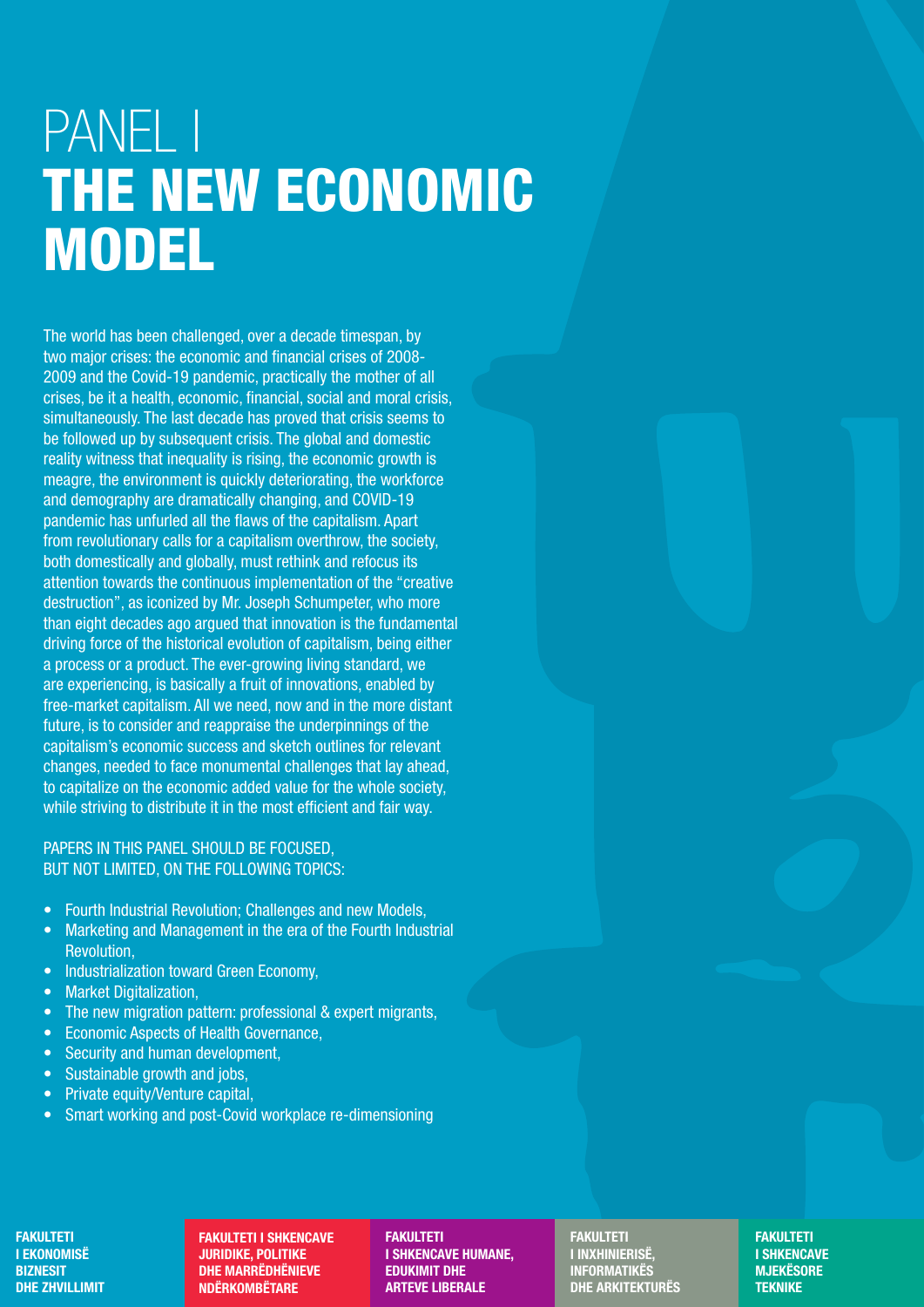# PANEL II LAW, INSTITUTIONS AND POLITICS

The global COVID 19 crisis challenged the social, economic, technological and cultural evolution of the society. The dynamics of management and policy responses in this transformation process at international, regional and local level, urge for a coordinated response, considering its interlinked implications. It represents an opportunity to rethink and remodel the response of institutions in promoting health, environment, economy, but also in strengthening democratic governance, guaranteeing equal rights and opportunities, social protection and promoting common values. Law and institutions in transformation in Albania, considering the EU accession negotiations, face with the implementation of the justice reform, the fight against corruption, the efficiency of democratic institutions and public administration, the implementation of electoral reform, the protection of fundamental rights, the consolidation of the territorial

administrative reform, the response to the migration flows etc. Therefore, the domestic experience, its priorities, objectives, and actions, but mostly their effective implementation, in alignment with regional and global strategies, is of particular interest for the discussions of this Panel.

### PAPERS IN THIS PANEL SHOULD BE FOCUSED, BUT NOT LIMITED, TO THE FOLLOWING TOPICS:

- The legislature and the judiciary: current (institutional) reform
- Migration law in EU: policies and challenges
- Human rights in the post-COVID 19 period
- Law, media, and practical challenges.
- Challenges and perspectives of judicial institutions based on EU criteria.
- The memory of the Communist dictatorship beyond the age of witnesses
- Tolerance: Legal and Constitutional perspectives from Europe to the Balkans
- The state in the context of instruments of national power
- Diplomacy during and after the pandemic
- Institutions of representative democracy in crisis situations

#### **FAKULTETI** I EKONOMISË **BIZNESIT** DHE ZHVILLIMIT

FAKULTETI I SHKENCAVE JURIDIKE, POLITIKE DHE MARRËDHËNIEVE NDËRKOMBËTARE

FAKULTETI I SHKENCAVE HUMANE, EDUKIMIT DHE ARTEVE LIBERALE

FAKULTETI I INXHINIERISË, INFORMATIKËS DHE ARKITEKTURËS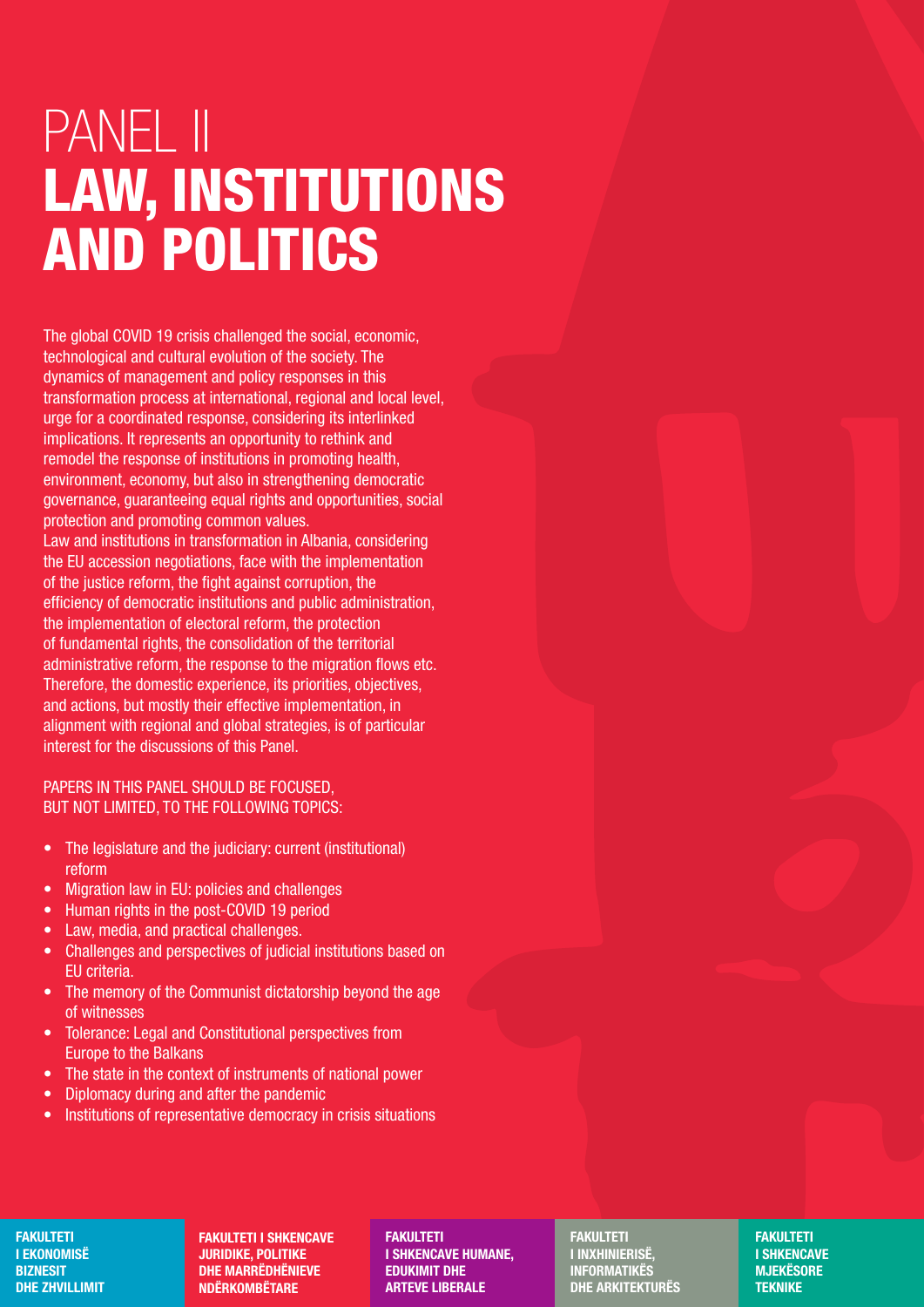# PANEL III ROLE OF INDIVIDUAL IN DEVELOPMENT OF SOCIETY

The pandemic has served as a widespread test case for the effectiveness of the digital solutions, many of which are expected to be permanent fixtures and lead to digital transformations and innovation after the crisis, for many sectors including communication, education, Public Relations, but also arts and culture.

In accordance with the European Union overarching priorities in the region of Western Balkans, this panel of the Albanian Studies Days Conference is looking at the development and uptake of digital skills to make the digital transformation as comprehensive and inclusive as possible in the field of humanities, arts and especially education through the evaluation and the implementation of digital education strategies, especially in the context of Albania and the region of the WB.

More research and policy analysis are needed on the issues of digital transition by mainstreaming digitalization in education systems and the reinforced programs covering digital skills, as well as to map out the factors and possibilities to assist to teacher training and online education learning. Attention should also be given to the digital practices in the communication and media sector, professional PR and in the field of visual arts and culture, related to the digital transformations in the pandemic and post-pandemic era.

#### PAPERS IN THIS PANEL SHOULD BE FOCUSED, BUT NOT LIMITED, ON THE FOLLOWING TOPICS:

- The Case for Digital Transformation and Innovation in Crisis
- Digitalization in Education Systems
- Public Opinion in Time of Crisis
- The Future for Museums and Galleries Towards the Digital
- Online Education Learning and Teacher Training
- Institutional and Cultural Determinants of Responses to **Crisis**
- Digital PR and social media
- **Effective Government Communication Strategies**
- Humanities Perspectives on the Crises
- News Media and Digital Practices
- Digital Skills in the Communication and Cultural Industries

#### **FAKULTETI** I EKONOMISË **BIZNESIT** DHE ZHVILLIMIT

FAKULTETI I SHKENCAVE JURIDIKE, POLITIKE DHE MARRËDHËNIEVE NDËRKOMBËTARE

FAKULTETI I SHKENCAVE HUMANE, EDUKIMIT DHE ARTEVE LIBERALE

FAKULTETI I INXHINIERISË, INFORMATIKËS DHE ARKITEKTURËS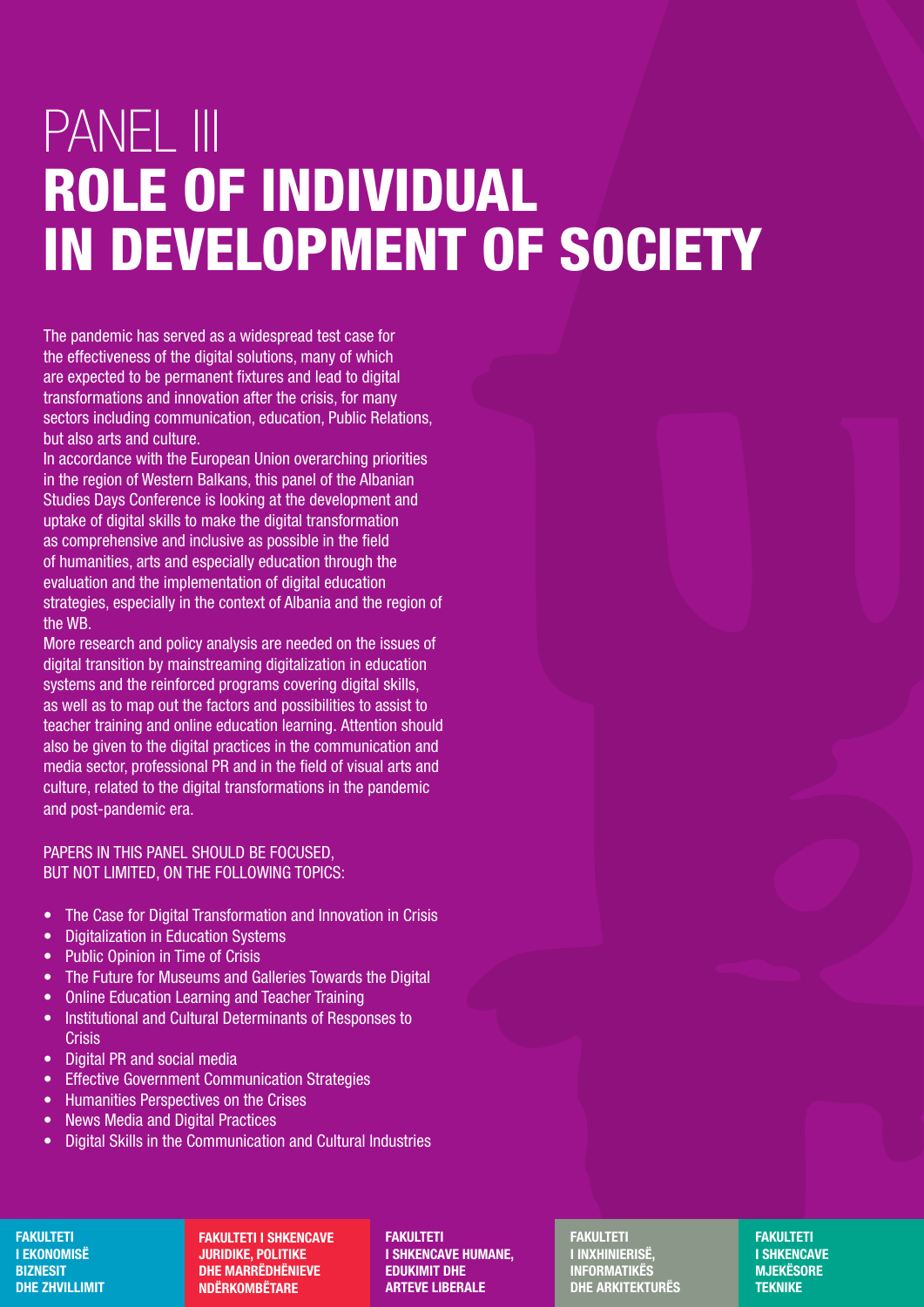# PANEL IV INFLUENCE OF TECHNOLOGICAL INNOVATIONS ON INDUSTRY AND SERVICES

Global society and industry are facing major changes due to industrialization and most from the pandemic Covid-19. While some industries are bearing financial crises, technologybased industries are at their peak of development. Services digitalization and the importance of data-driven decision making have shifted the business need toward new system information applications and technologies. The high technology development in computers and robotics have changed the supply chain management and the demanded working force skills. New products and materials, created by new technologies, now are following the society awareness toward the environment protection, mostly used in clothing industry, construction, and architecture. Sustainable products are the new trend and further studies are needed mostly for the latter. Industries are evolving extremely fast, and economy is near, if not already facing a new industrial revolution. Society and business must be ready to accept and adopt the changes based in information and knowledge.

The panel will discuss the trend of technology development and its impact in business, society, and environment, giving evidence of the impact and advantages that may occur in this high-tech post Covid era.

### PAPERS IN THIS PANEL SHOULD BE FOCUSED, BUT NOT LIMITED, ON THE FOLLOWING TOPICS:

- Artificial intelligence and its role in human activities, considering the limits and advantages.
- New applications in Cloud computing for service quality and security improvement.
- Digital literacy and e-learning as a necessity in the digital era.
- Instruments and methodologies for scientific research.
- New challenges in Cyberspace security.
- Robotics and sustainable technologies in industry.
- Transport and road safety.
- Sustainable architecture, new designs and technologies to protect the environment.
- New technologies and problem addressed to construction industry.

#### **FAKULTETI** I EKONOMISË **BIZNESIT** DHE ZHVILLIMIT

FAKULTETI I SHKENCAVE JURIDIKE, POLITIKE DHE MARRËDHËNIEVE NDËRKOMBËTARE

FAKULTETI I SHKENCAVE HUMANE, EDUKIMIT DHE ARTEVE LIBERALE

FAKULTETI I INXHINIERISË, **INFORMATIKËS** DHE ARKITEKTURËS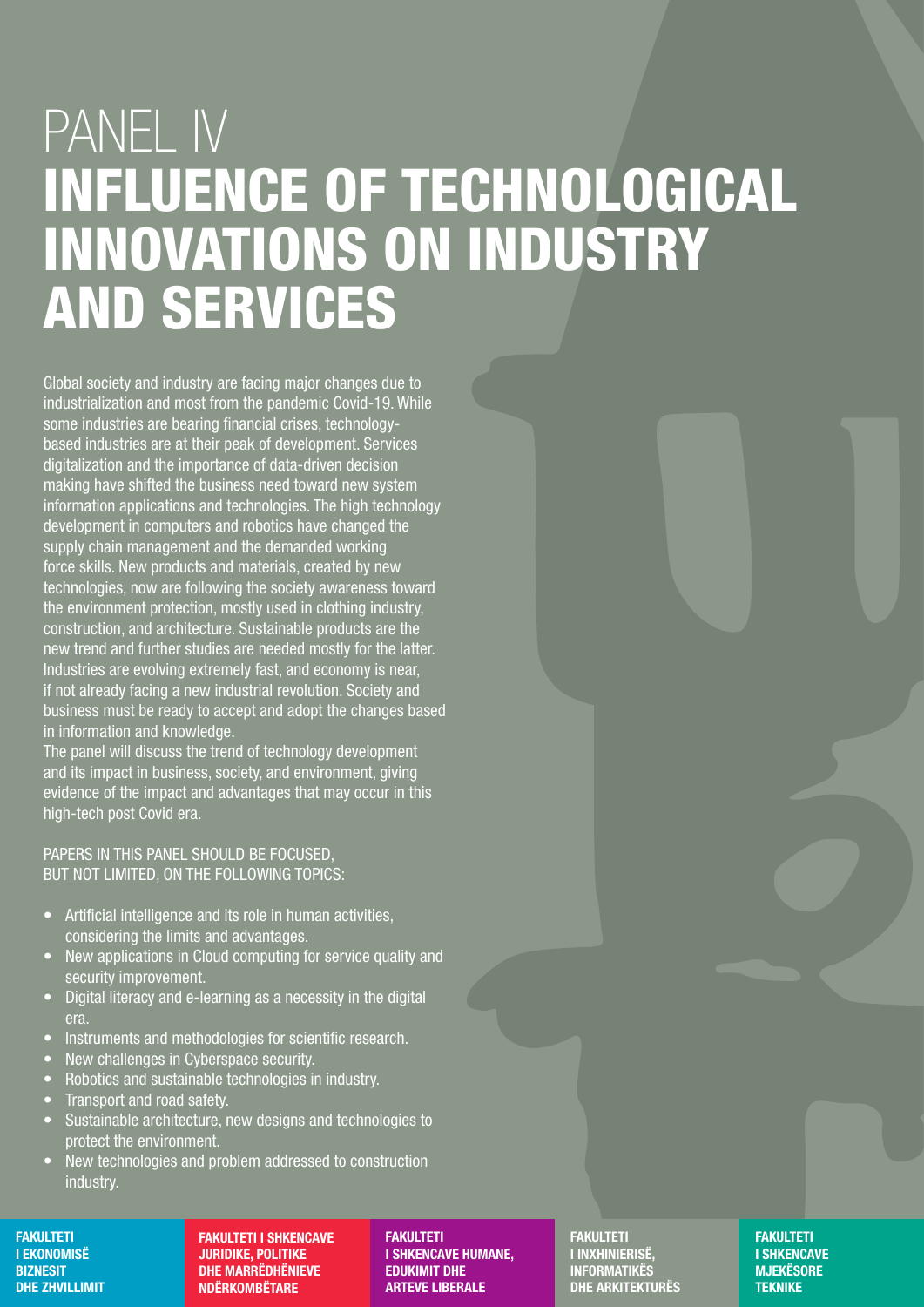# PANEL V THE CHALLENGES OF THE HEALTH SYSTEM REFORM

The COVID-19 pandemic is a global experience that tested the ability of national health systems to withstand health shocks while maintaining routine functions. The pandemic exposed long-standing gaps in the health system and further accelerated the crisis. The health care workforce faced the overload of patients in hospital and outpatient services. On the other hand, the people faced the fear, uncertainty, illness and death, social disconnection, and economic difficulty. The Covid-19 had changed the vision of health care's future. There is a need to address several post COVID challenges: the transition from COVID care to traditional healthcare services; more focus towards personalized medical care approach as medical and fatal complications resulted not only from the coronavirus infection but also from the coronavirus deteriorated effect on chronic and/or undetected medical conditions which were specific to the individual; to reappraise efficient ways in order to recruit and retain the medical staff as we see an increased labour mobility of nurses and medical doctors from their home countries including Albania to countries with higher incomes and at the same time there is less motivation of younger generations to study in medical professions. Despite the impact of COVID-19 crisis it does present the health care system with an opportunity to redesign itself. The next decade probably will bring a medical care model transformation.

#### PAPERS SHOULD BE FOCUSED, BUT NOT LIMITED ON THE FOLLOWING TOPICS

- Recruitment and retention of the medical staff in the medical health system
- Addressing COVID-19 vaccine hesitancy
- Transition from COVID care to traditional healthcare services
- Vision 2030: Personalized medical care approach
- Care in the geriatric population
- Primary care
- Chronic diseases and comorbidities
- Health policy and health management
- Innovation in pharmaceutical, lab and technology

#### FAKULTETI I EKONOMISË **BIZNESIT** DHE ZHVILLIMIT

FAKULTETI I SHKENCAVE JURIDIKE, POLITIKE DHE MARRËDHËNIEVE NDËRKOMBËTARE

FAKULTETI I SHKENCAVE HUMANE, EDUKIMIT DHE ARTEVE LIBERALE

**FAKULTETI** I INXHINIERISË, INFORMATIKËS DHE ARKITEKTURËS